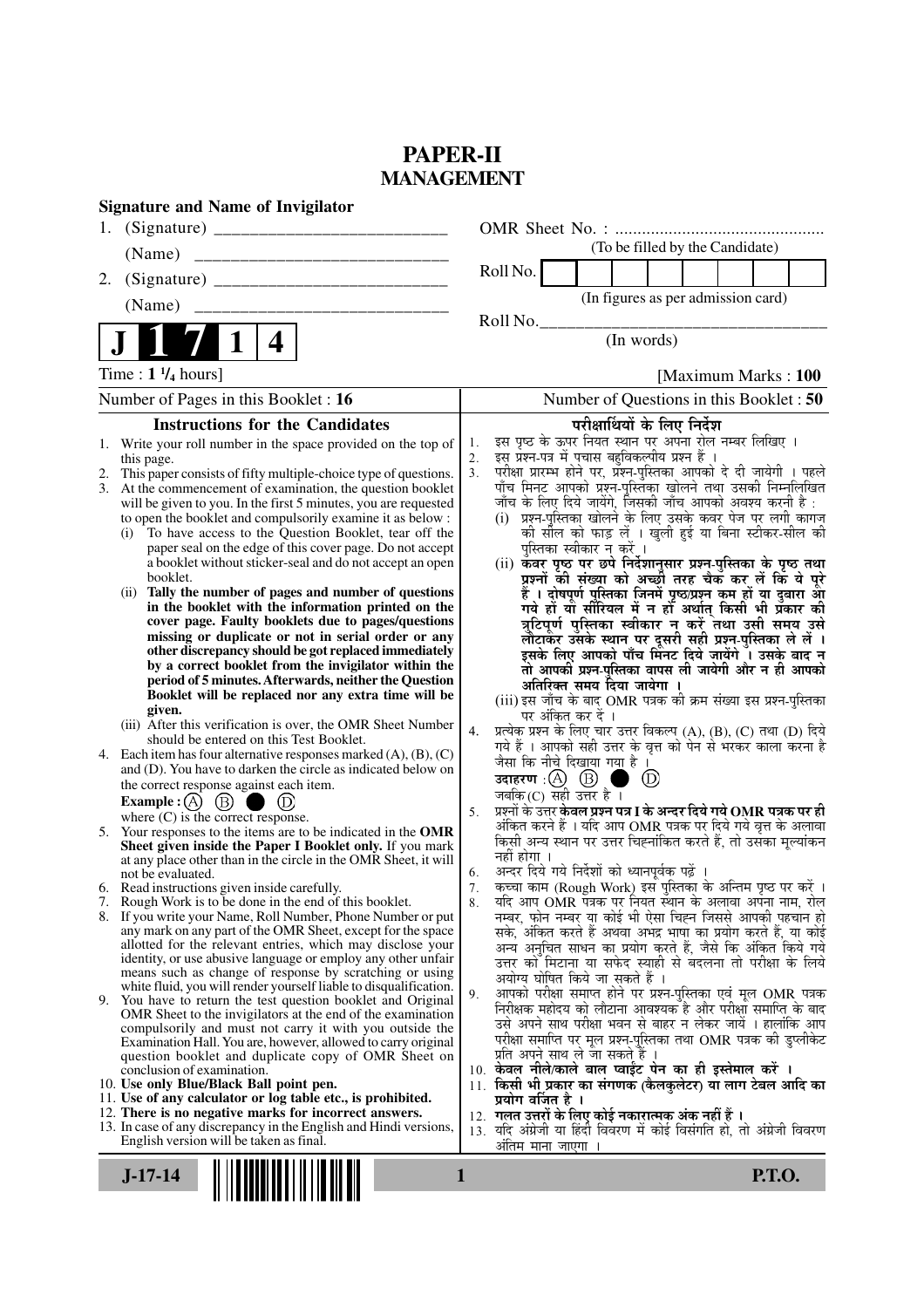# **MANAGEMENT**

# **Paper – II**

- **Note :** This paper contains **fifty (50)** objective type questions, each question carrying **two (2)** marks each. Attempt all the questions.
- **1.** In case the price (P), quantity (Q), and changes  $(\Delta)$  are represented by respective symbols given in the brackets, the price elasticity of demand (Ed) is measured by
	- (A) Ed =  $\Delta$ O/ $\Delta$ P
	- (B)  $Ed = (\Delta Q/Q)/(\Delta P/P)$
	- (C) Ed =  $\Delta P/\Delta Q$
	- (D) Ed =  $(\Delta P/P)/(\Delta Q/Q)$
- **2.** Law of Diminishing Return applies when the gaps among the successive 'multiple-level of output' isoquants
	- (A) decreases
	- (B) remains constant
	- (C) increases
	- (D) remains irregular
- **3.** In case the demand elasticity under imperfect competition is unity, the marginal revenue will be
	- (A) more than utility, but less than infinity.
	- (B) equal to unity.
	- (C) less than unity, but more than zero.
	- (D) equal to zero.
- **4.** Rise in general price level alongwith declining output in the economy is called
	- (A) Inflation
	- (B) Deflation
	- (C) Stagflation
	- (D) Demand-pull inflation
- **5.** National income equilibrium is not at the level where
	- (A) aggregate investment equals aggregate savings
	- (B) aggregate expenditure equals aggregate income
	- (C) inflationary and deflationary gaps are absent
	- (D) aggregate consumption is constant
- **6.** Which of the following is a correct match ?
	- (A) McClelland ERG Theory
	- (B) Skinner Reinforcement **Theory**
	- (C) Vroom Equity Theory
	- (D) Locke Expectancy
		- **Theory**
- **7.** The study of gestures and body postures for their impact on communication is known as
	- (A) Kinesics
	- (B) Proxemics
	- (C) Semantics
	- (D) None of the above
- **8.** According to Organisational Culture Inventory (OCI), an organisation in which members are encouraged to work together in ways that meet higher order human needs is classified as having a \_\_\_\_\_\_\_\_\_ culture.
	- (A) constructive
	- (B) motivational
	- (C) passive
	- (D) high achievement
- **9.** A matrix structure of organisation
	- (A) reinforces unity of command
	- (B) is inexpensive
	- (C) is easy to explain to the employees
	- (D) gives to some employees more than one boss
- **10.** Organisational development (OD) is a planned change plus
	- (A) Evaluation
	- (B) Intervention
	- (C) Ability for self-renewal
	- (D) Reinforcement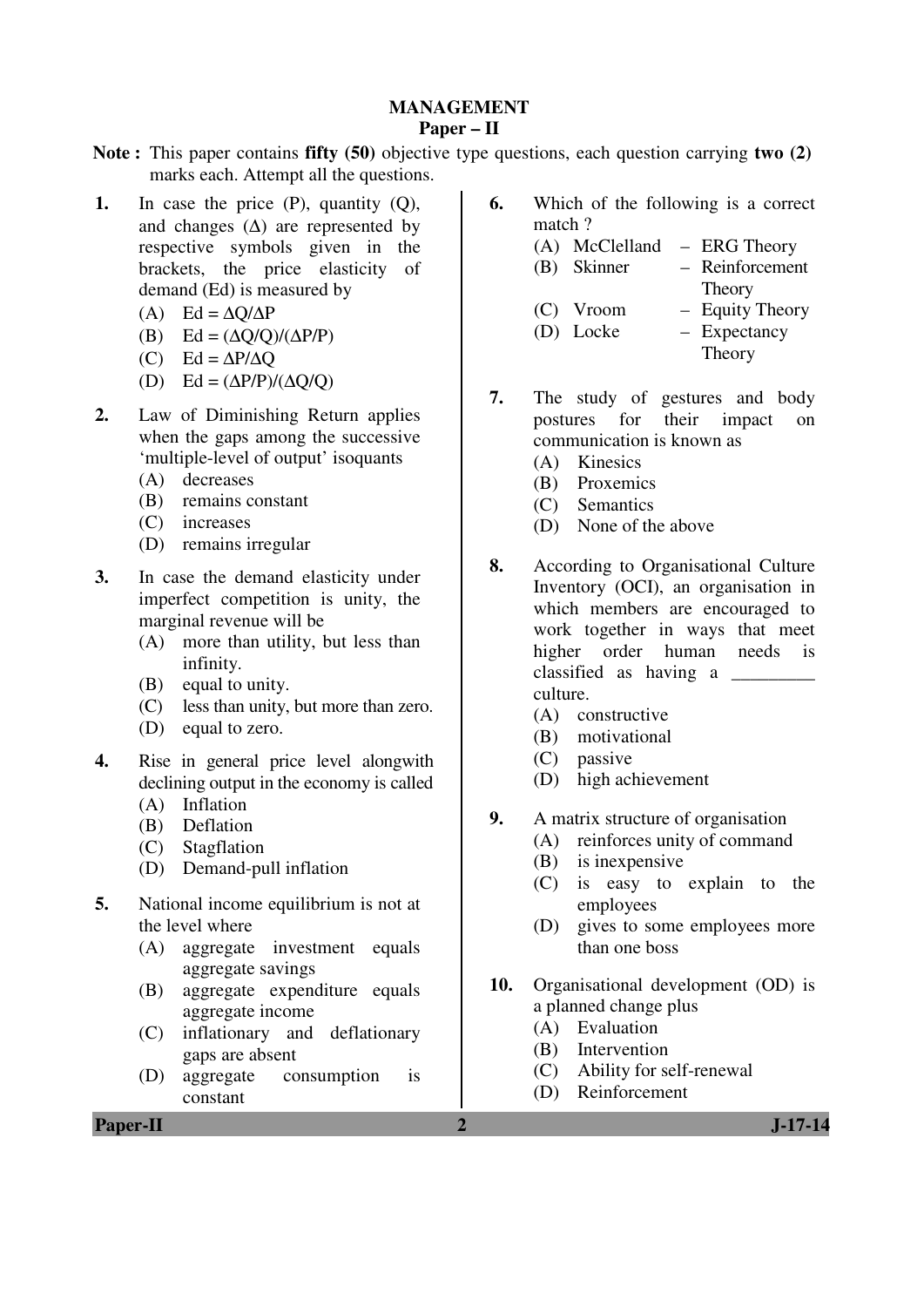# प्रबंधन

# ¯ÖÏ¿®Ö¯Ö¡Ö **– II**

**निर्देश :** इस प्रश्नपत्र में **पचास (50)** बहु-विकल्पीय प्रश्न हैं । प्रत्येक प्रश्न के **दो (2)** अंक हैं । सभी प्रश्नों के उत्तर दें ।

- **1.** यदि कीमत (P), मात्रा (Q) और परिवर्तन (∆) को कोष्ठकों में दिये प्रतीकों द्वारा क्रमश: निरूपित किया गया हैं. तो माँग (Ed) की ेकीमत लोच किसके द्वारा मापी जाती है ?
	- (A) Ed =  $\Delta Q/\Delta P$
	- (B) Ed =  $(\Delta Q/Q)/(\Delta P/P)$
	- (C) Ed =  $\Delta P/\Delta Q$
	- (D)  $Ed = (\Delta P/P)/(\Delta Q/Q)$
- 2. ETHE प्रतिफल का नियम तब लाग होता है जब बहस्तरीय उत्पादन के उत्तरोत्तर समोत्पाद वक्रों के बीच अन्तराल
	- $(A)$  घटता है।
	- $(B)$  स्थिर रहता है।
	- $(C)$  बढ़ता है ।
	- $(D)$  अनियमित रहता है।
- 3. यदि अपूर्ण प्रतिस्पर्धा के अंतर्गत माँग लोच इकाई है. तो सीमान्त आगम होगा
	- (A) इकाई से अधिक, परन्तु अनन्त से कम
	- (B) इकाई के बराबर
	- (C) इकाई से कम, परन्तु शुन्य से अधिक
	- (D) शन्य के बराबर
- <u>4. अर्थव्यवस्था में ह्रासमान उत्पादन के साथ-साथ</u> सामान्य कीमत स्तर में वृद्धि को कहा जाता है
	- $(A)$  मुद्रास्फीति
	- $(B)$  अवस्फीति
	- $(C)$  गतिरोध सम्बद्ध स्फीति (स्टैगफ्लेशन)
	- $(D)$  माँगाधिक्य स्फीति
- 5. उस स्तर पर राष्ट्रीय आय संतुलन नहीं होता है, जहाँ
	- (A) समग्र निवेश समग्र बचत के बराबर है ।
	- $(B)$  समग्र व्यय समग्र आय के बराबर है।
	- $(C)$  स्फीतिकारी एवं अवस्फीतिकारी अंतराल अनुपस्थित हैं ।
	- (D) समग्र उपभोग स्थिर है।

# **J-17-14 3 Paper-II**

- **6.** निम्नलिखित में से कौन सा सुमेलित हैं ?
	- (A) मैक्लिलैण्ड इ.आर.जी. थिअरी
	- (B) स्किनर रिइंफोर्समेंट थिअरी
	- (C) व्रम इक्विटी थिअरी
	- (D) लॉक एक्सपेक्टेंसी थिअरी
- 7. सम्प्रेषण में मुद्रा और भाव-भंगिमा के प्रभाव के अध्ययन को क्या कहते हैं ?
	- $(A)$  काइनेसिक्स
	- (B) प्रोक्सेमिक्स
	- (C) सीमेंटिक्स
	- (D) उपर्युक्त में से कोई नहीं
- 8. संगठनात्मक संस्कृति इन्वेन्टरी (आर्गेनाइजेशनल कल्चर इन्वेन्टरी : ओ सी आई) के अनसार ऐसे संगठन को निम्नलिखित में से क्या कहते हैं. जिसमें सदस्यों को साथ मिलकर इस तरीके से काम करने के लिए प्रोत्साहित किया जाता है जिससे उच्चतम मानव आवश्यकताओं की पुर्त्ति हो  $\gamma$ 
	- $(A)$  रचनात्मक
	- $(B)$  अभिप्रेरणात्मक
	- $(C)$  निष्क्रिय
	- (D) उच्च उपलब्धि
- **9.** . . एक संगठन की आधात्री संरचना
	- $(A)$  समादेश की अन्विति को सुदृढ़ बनाती है ।
	- $(B)$  कम खर्चीली है।
	- (C) को कर्मचारियों को स्पष्ट करना आसान है ।
	- (D) कुछ कर्मचारियों को एक से अधिक बॉस देती है ।
- 10. संगठनात्मक विकास (आर्गेनाइजेशनल डेवलप्मेंट : ओ डी) <sup>के सहित</sup> नियोजित परिवर्तन है ।
	- $(A)$  मुल्यांकन
	- $(B)$  आविष्कार
	- (C) स्वत:-नवीकृत होने की योग्यता
	- (D) पुनर्प्रबलन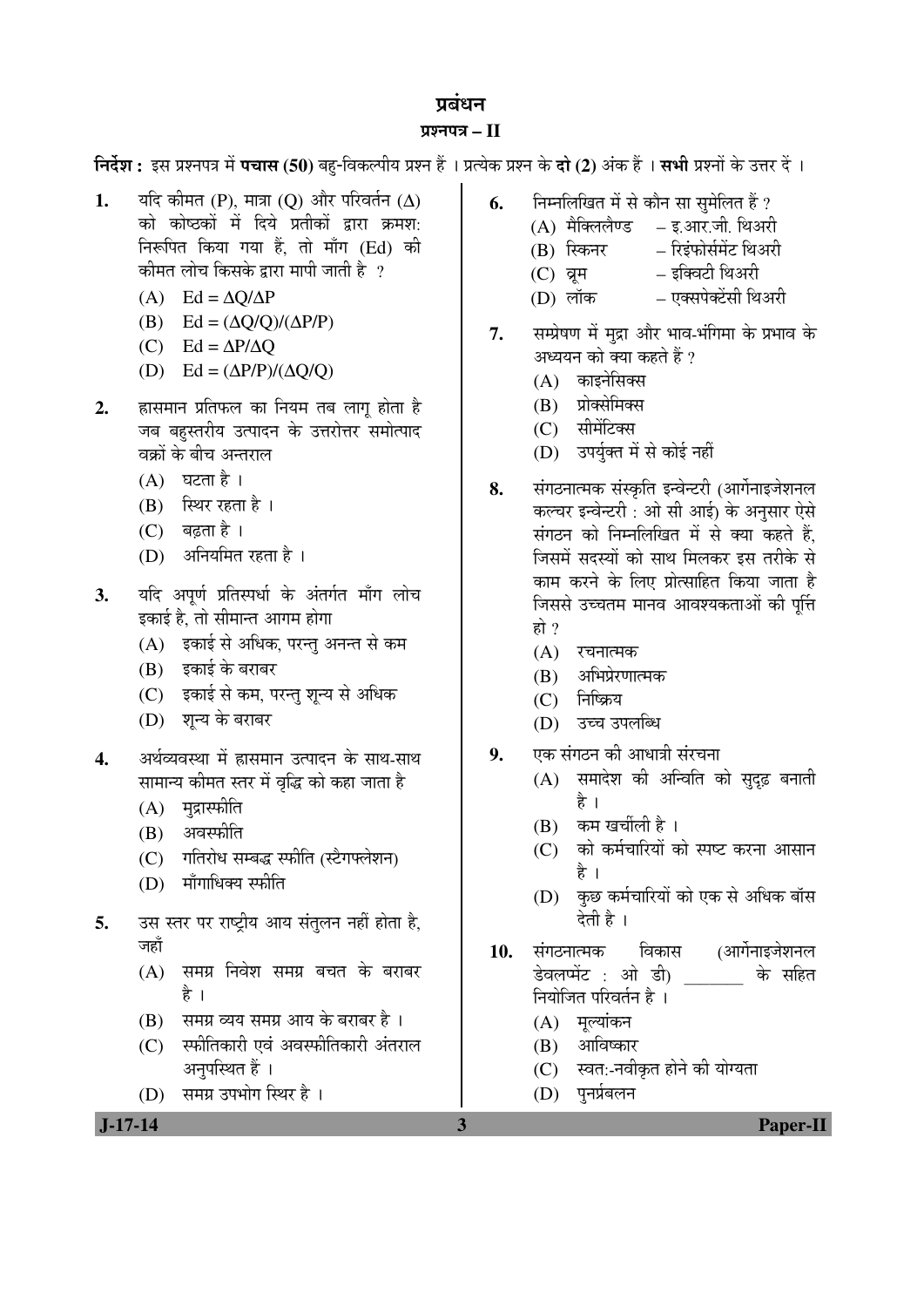| 11. |                          |                                                                           |                                                                                                         | Match the following:                                    |                                |                                                                                              | 13.                                                                                     |                   |                   |                                                                                                                        |                                 |               | aims to reduce reliance                          |
|-----|--------------------------|---------------------------------------------------------------------------|---------------------------------------------------------------------------------------------------------|---------------------------------------------------------|--------------------------------|----------------------------------------------------------------------------------------------|-----------------------------------------------------------------------------------------|-------------------|-------------------|------------------------------------------------------------------------------------------------------------------------|---------------------------------|---------------|--------------------------------------------------|
|     |                          |                                                                           | $List-I$                                                                                                |                                                         |                                | $List - II$                                                                                  |                                                                                         | on                |                   | arbitrary                                                                                                              | methods                         |               | of<br>pay                                        |
|     | (Concept)<br>(Term)      |                                                                           |                                                                                                         |                                                         |                                |                                                                                              | determination by introducing<br>element of objectivity in the way jobs<br>are compared. |                   |                   |                                                                                                                        |                                 |               | an                                               |
|     |                          | that<br>developing                                                        | focuses<br>capable workers                                                                              | formalised effort<br><sub>on</sub><br>enriched and more |                                | a. An ongoing and i. Direction<br>phase                                                      |                                                                                         | (B)<br>(C)<br>(D) |                   | (A) Performance appraisal<br>Job evaluation<br>Job enrichment<br>Attrition                                             |                                 |               |                                                  |
|     |                          | b. A career<br>development                                                | activity in which                                                                                       |                                                         |                                | ii. Career<br>development                                                                    | 14.                                                                                     |                   |                   | Match the following:<br>$List-I$                                                                                       |                                 |               | $List - II$                                      |
|     |                          | potential of<br>subordinates                                              | managers make<br>the advancement                                                                        | decisions regarding                                     |                                |                                                                                              |                                                                                         |                   | examining         | a. The process of i.<br>work creates<br>adds value to the<br>ongoing processes<br>in a business                        | how<br><sub>or</sub>            |               | Job<br>Enrichment                                |
|     |                          | c. A career<br>development<br>on preparing<br>people to fill              |                                                                                                         | activity that focuses<br>executive positions            |                                | iii. Promot-<br>ability<br>forecast                                                          |                                                                                         | b. A              | rethinking        | radical redesign of<br>business processes<br>to achieve dramatic<br>improvements                                       | and<br>in                       |               | fundamental ii. Job Design                       |
|     |                          |                                                                           | d. Determining the<br>type of career that<br>employees want<br>and the steps they<br>their career goals | must take to realise                                    |                                | iv. Succession<br>planning                                                                   |                                                                                         | c. The<br>into    | cost,<br>required | service and speed<br>organising<br>the                                                                                 | quality,<br>work<br>tasks<br>to |               | process of iii. Work flow<br>analysis            |
|     |                          | <b>Codes:</b>                                                             |                                                                                                         |                                                         |                                |                                                                                              |                                                                                         | task              |                   | perform a specific                                                                                                     |                                 |               |                                                  |
|     | (A)<br>(B)<br>(C)<br>(D) | $\mathbf{i}$<br>$\overline{\mathbf{u}}$<br>$\ddot{\rm n}$<br>$\mathbf{i}$ | ii<br>iii<br>iii<br>$\rm iii$                                                                           | a b c d<br>iii<br>iv<br>$\mathbf{i}$<br>$\mathbf{ii}$   | iv<br>$\mathbf{i}$<br>iv<br>iv |                                                                                              |                                                                                         | d. The            |                   | process<br>putting specialised<br>tasks back together<br>so that one person<br>is responsible for<br>producing a whole | of                              |               | iv. Business<br>process<br>reengineerin<br>(BPR) |
| 12. | A                        | formal                                                                    |                                                                                                         | explanation                                             |                                | of<br>the<br>knowledge, skills, abilities, traits and<br>other characteristics necessary for |                                                                                         | <b>Codes:</b>     | product           | <b>or</b><br>entire service                                                                                            | an                              |               |                                                  |
|     |                          |                                                                           |                                                                                                         |                                                         |                                | effective job performance is known as                                                        |                                                                                         |                   | a                 | $\mathbf b$                                                                                                            | $\mathbf c$                     | d             |                                                  |
|     | (A)                      |                                                                           |                                                                                                         | Job Description                                         |                                |                                                                                              |                                                                                         | (A)               | $\mathbf{i}$      | $\mathbf{ii}$                                                                                                          | iii                             | iv            |                                                  |
|     | (B)                      |                                                                           | <b>Job Analysis</b>                                                                                     |                                                         |                                |                                                                                              |                                                                                         | (B)               | ii                | $\mathbf{i}$                                                                                                           | iv                              | iii           |                                                  |
|     | (C)                      |                                                                           |                                                                                                         | Job Specification                                       |                                |                                                                                              |                                                                                         | (C)               | iii               | iv                                                                                                                     | $\mathbf{i}$                    | $\mathbf{ii}$ |                                                  |
|     | (D)                      |                                                                           |                                                                                                         | Job Enrichment                                          |                                |                                                                                              |                                                                                         | (D)               | iii               | iv                                                                                                                     | ii                              | $\mathbf{i}$  |                                                  |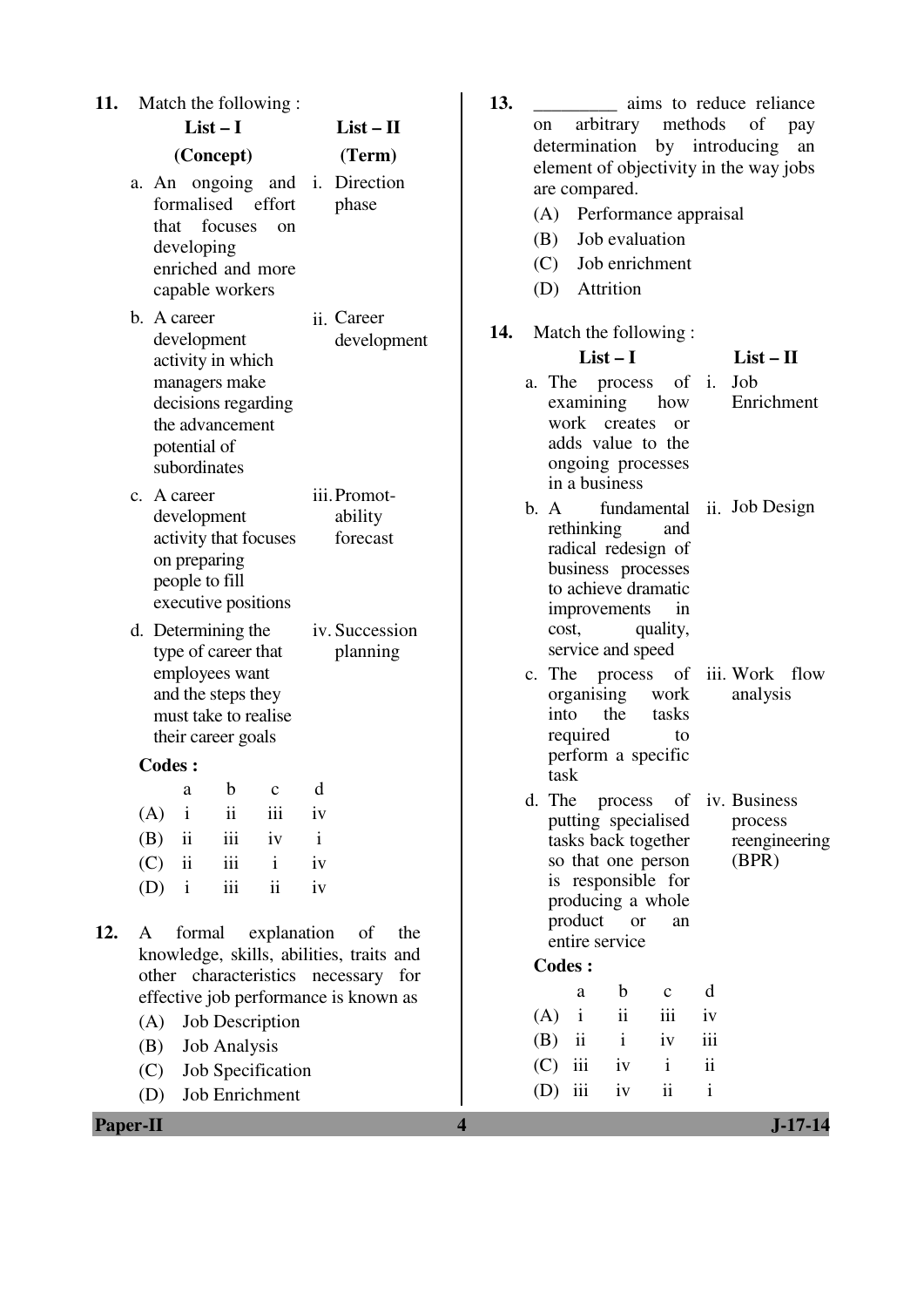| 11.    निम्नलिखित को सुमेलित कीजिए : |                                             |        |                                                   |
|--------------------------------------|---------------------------------------------|--------|---------------------------------------------------|
|                                      | सूची – I                                    |        | सूची – II                                         |
|                                      | (अवधारणा)                                   |        | (पद)                                              |
| a.                                   | संवर्धित तथा सक्षम i.  निर्देशन फेज         |        |                                                   |
|                                      | कर्मकारों को                                |        |                                                   |
|                                      | विकसित करने पर                              |        |                                                   |
|                                      | केंद्रित चालू एवं                           |        |                                                   |
|                                      | औपचारिक प्रयास                              |        |                                                   |
|                                      | b. एक वृत्तिक-विकास ii. वृत्तिक             |        |                                                   |
|                                      | क्रियाकलाप, जिसमें (जीविका)                 |        |                                                   |
|                                      | प्रबंधक अपने                                |        | विकास                                             |
|                                      | अधीनस्थ कर्मियों                            |        |                                                   |
|                                      | की शक्यताओं को<br>बढ़ाने से संबंधित         |        |                                                   |
|                                      | निर्णय लेते हैं ।                           |        |                                                   |
| $\mathbf{c}$ .                       | एक वृत्तिक-विकास iii. पदोन्नतिशीलता         |        |                                                   |
|                                      | क्रियाकलाप, जो संबंधी अनुमान                |        |                                                   |
|                                      | अधिशासी पदों को                             |        |                                                   |
|                                      | भरने के लिए लोगों                           |        |                                                   |
|                                      | को तैयार करने पर                            |        |                                                   |
|                                      | केंद्रित है ।                               |        |                                                   |
| d.                                   | जिस प्रकार की iv. उत्तराधिकार               |        |                                                   |
|                                      | जीविका कर्मचारी                             |        | नियोजन                                            |
|                                      | चाहते हैं तथा अपनी                          |        |                                                   |
|                                      | जीविका को प्राप्त                           |        |                                                   |
|                                      | करने के लिए उन्हें                          |        |                                                   |
|                                      | जो कदम उठाने हैं,<br>उनका निर्धारण          |        |                                                   |
| करना ।                               |                                             |        |                                                   |
| कोड :                                |                                             |        |                                                   |
| a                                    | $\mathbf{b}$<br>$\mathbf{c}$                | d      |                                                   |
| (A)                                  | $i$ $ii$                                    | iii iv |                                                   |
| $(B)$ ii<br>$\overrightarrow{C}$ ii  | iii iv i                                    | iv     |                                                   |
| $(D)$ i                              | $iii \quad i$<br>iii<br>$\ddot{\mathbf{i}}$ | iv     |                                                   |
|                                      |                                             |        |                                                   |
|                                      |                                             |        | <b>12.</b> प्रभावशील कार्य निष्पादन के लिए आवश्यक |
|                                      |                                             |        | ज्ञान, कौशल, क्षमताओं, विशेष गुण तथा अन्य         |
|                                      |                                             |        | अभिलक्षणों के औपचारिक स्पष्टीकरण को क्या          |
| कहा जाता है ?                        |                                             |        |                                                   |
|                                      |                                             |        |                                                   |
|                                      | (A) कार्य विवरण (B) कार्य विश्लेषण          |        |                                                   |

|     | 13.   कार्यों की तुलना करने के तरीकों में वस्तुनिष्ठता<br>लाकर वेतन निर्धारण की स्वेच्छाचारितापूर्ण<br>विधियों पर निर्भरता को कम करना निम्नलिखित<br>में से किसका लक्ष्य है ?<br>(A) निष्पादन मूल्यांकन<br>(B) कार्य मूल्यांकन<br>(C) कार्य संवर्धन<br>(D) संघर्षण                                              |
|-----|----------------------------------------------------------------------------------------------------------------------------------------------------------------------------------------------------------------------------------------------------------------------------------------------------------------|
| 14. | निम्नलिखित को सुमेलित कीजिए:                                                                                                                                                                                                                                                                                   |
|     | ्राः सूची – II<br>सूची – I                                                                                                                                                                                                                                                                                     |
|     | एक व्यवसाय में  कार्य संवर्धन<br>a.<br>चालू प्रक्रिया में कार्य<br>किस प्रकार मूल्य<br>उत्पन्न करता या<br>जोड़ता है - इसकी                                                                                                                                                                                     |
|     | जाँच की प्रक्रिया                                                                                                                                                                                                                                                                                              |
|     | b. लागत, गुणवत्ता, सेवा ii. कार्य<br>तथा गति में नाटकीय अभिकल्प<br>सुधार लाने के लिए<br>एक मौलिक पुनर्चितन<br>तथा आमूल<br>परिवर्तनकारी                                                                                                                                                                         |
|     | पुनर्भिकल्प                                                                                                                                                                                                                                                                                                    |
|     | c. 'वर्क' को ऐसे<br>iii. कार्य-प्रवाह<br>विश्लेषण<br>'टास्कृस' में<br>व्यवस्थित करने की<br>प्रक्रिया जिसकी<br>आवश्यकता किसी                                                                                                                                                                                    |
|     | विशिष्ट 'टास्क' को<br>निष्पादित करने के<br>लिए होती है ।<br>विशेषीकृत 'टास्क्स' iv. बिजनेस<br>d.<br>को एक साथ रखने<br>प्रोसेस<br>रिइंजीनियरिंग<br>की प्रक्रिया जिससे<br>(बी पी आर)<br>एक संपूर्ण उत्पाद के<br>उत्पादन या एक<br>संपूर्ण सेवा के प्रदायन<br>के लिए एक ही<br>व्यक्ति जिम्मेदार हो ।<br>कोड :<br>d |
|     | $\frac{b}{11}$<br>$rac{c}{111}$<br>$\frac{c}{1}$<br>(A)<br>iv                                                                                                                                                                                                                                                  |

 (B) ii i iv iii  $(C)$  iii iv i ii (D) iii iv ii i

 **J-17-14 5 Paper-II**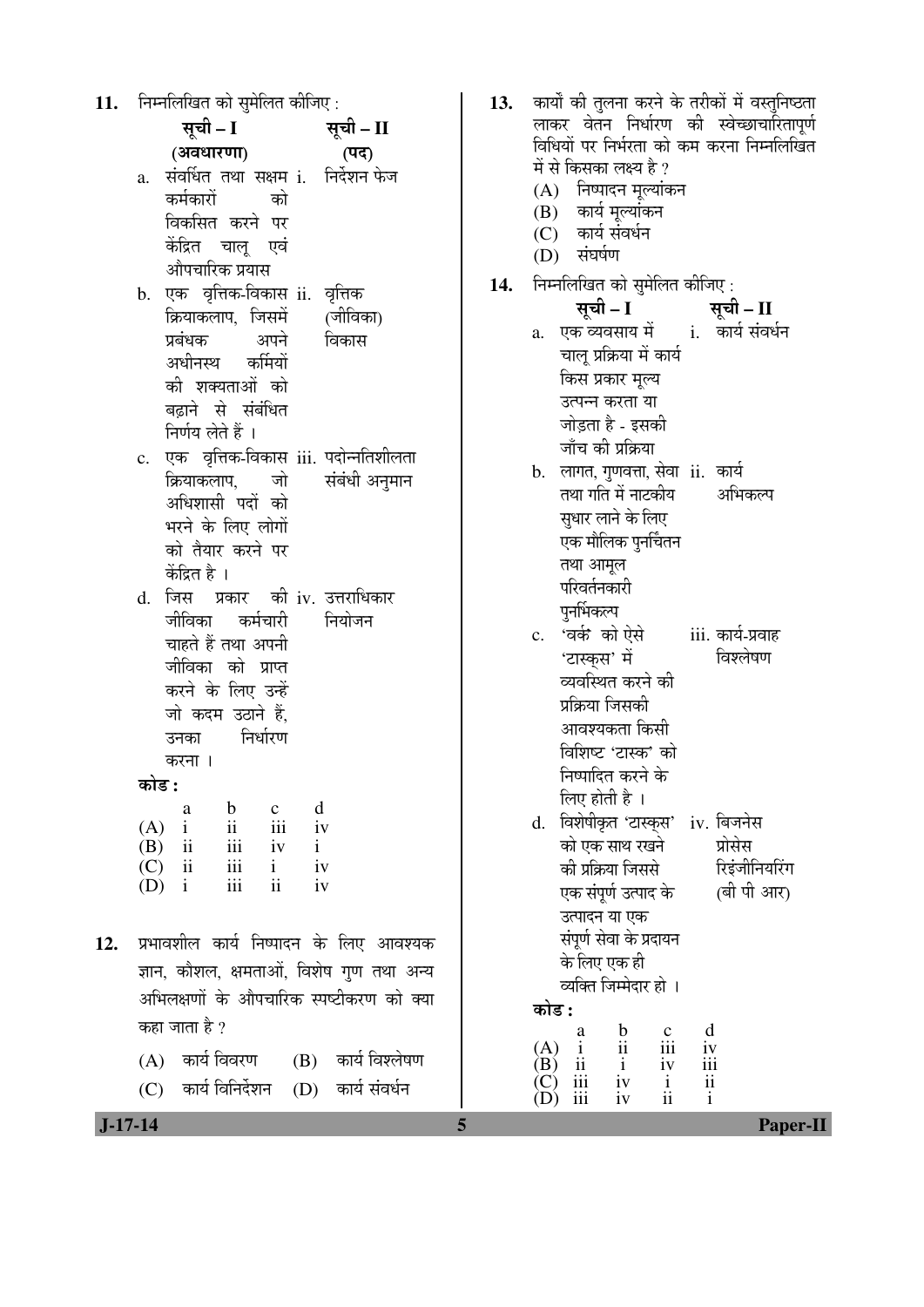- **15.** The process of reorganising a company's employees to improve their efficiency is termed as
	- (A) Right sizing
	- (B) Down sizing
	- (C) Retrenchment
	- (D) Lay-offs
- **16.** The value of a bond with a given maturity period is
	- (A) Present value of maturity value of the bond
	- (B) Present value of annual interest plus present value of maturity value
	- (C) Total amount of interest plus the maturity value received
	- (D) Maturity value received
- **17.** The capital budgeting appraisal criterion that is most appropriate in the situation of capital rationing will be
	- (A) Payback period
	- (B) Internal Rate of Return
	- (C) Net present value
	- (D) Profitability index
- **18.** For computation of cost of equity, arrange the following measures in the ascending order of accuracy :
	- I. Capital Asset Pricing Model
	- II. Dividend-Price Ratio
	- III. Earning-Price Ratio
	- IV. Dividend-Price Plus Growth Ratio

### **Codes :**

- $(A) \quad I \to III \to II \to IV$
- $(B) \quad IV \rightarrow I \rightarrow III \rightarrow II$
- $(C) \quad III \rightarrow II \rightarrow IV \rightarrow I$
- $(D) \quad II \rightarrow IV \rightarrow I \rightarrow III$

### **Paper-II 6 J-17-14**

**19.** Match the items given in the two lists :

#### **List – I List – II**

- a. Debt securities i. Floating Rate without any explicit interest rate Bonds
- b. Company issuing such bonds experiences less financial distress ii. Zero-coupon bonds
- c. Coupon rate quoted as mark-up on the given rate iii. Income **Bonds**

|           | a | b             | $\mathbf c$  |
|-----------|---|---------------|--------------|
| $(A)$ i   |   | $\mathbf{ii}$ | 111          |
| $(B)$ i   |   | iii           | ii           |
| $(C)$ ii  |   | iii           | $\mathbf{i}$ |
| $(D)$ iii |   | $\mathbf{i}$  | ij           |

- **20.** Which one of the following types of working capital is financial through a portion of long-term funds ?
	- (A) Gross working capital
	- (B) Net working capital
	- (C) Floating working capital
	- (D) Regular working capital
- **21.** In the model of consumer adoption of new products developed by Everitt M. Rogers, the first category of people to adopt a new product is called
	- (A) Early adopters
	- (B) Initial adopters
	- (C) First users
	- (D) Innovators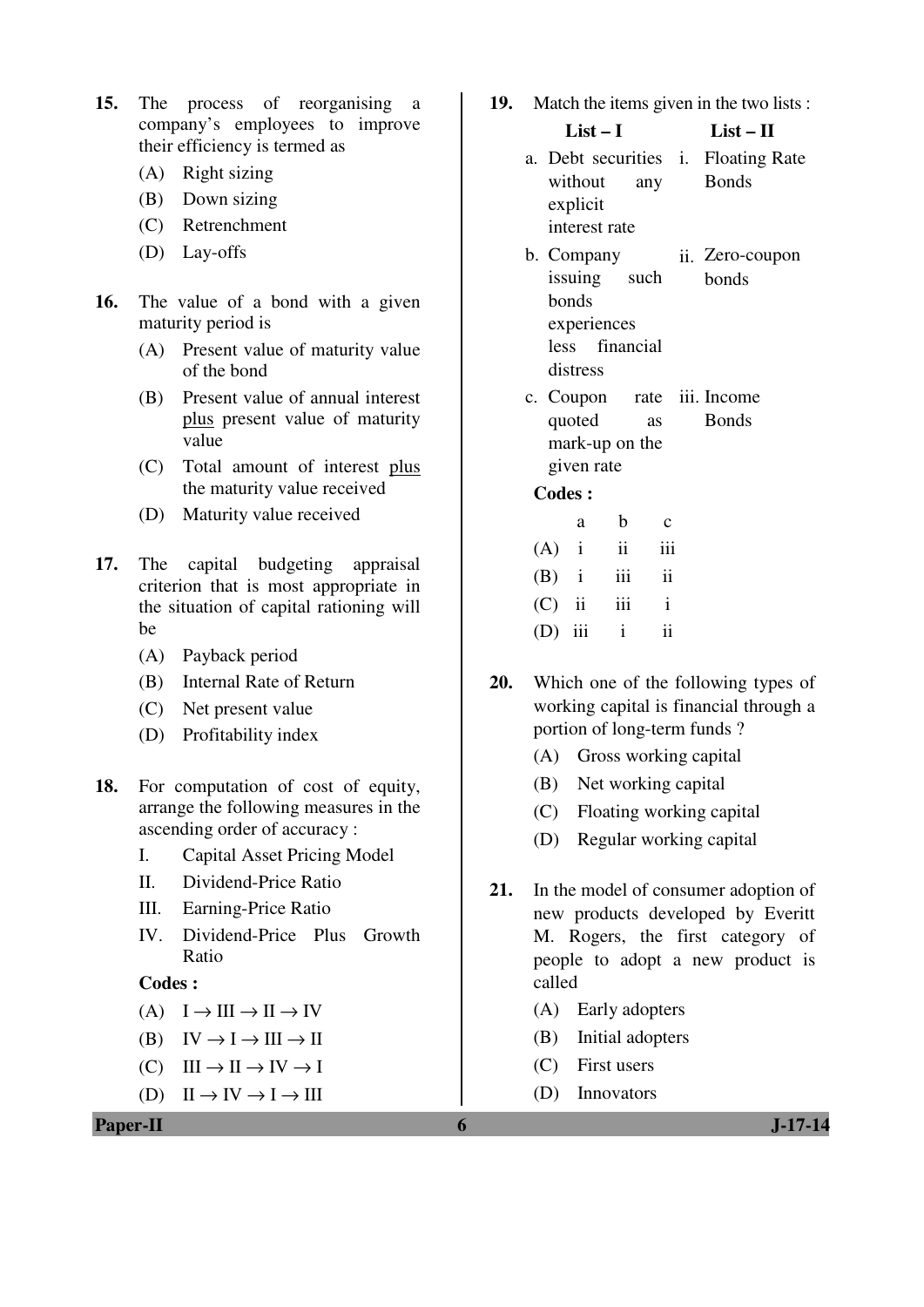- 15. कार्यकशलता में सधार लाने के लिए कम्पनी के कर्मचारियों के पुन:संगठन की प्रक्रिया को क्या कहते हैं ?
	- (A) कर्मचारियों की संख्या उपयुक्त रखना
	- (B) कर्मचारियों की संख्या कम रखना
	- (C) छँटनी करना
	- (D) जबरी छुट्टी
- **16.** ×®Ö¬ÖÖÔ׸üŸÖ ³ÖãÝÖŸÖÖ®Ö †¾Ö×¬Ö ¾ÖÖ»Öê ²ÖÖÑ›ü ÛúÖ ´Öæ»µÖ Æîü
	- $(A)$  बाँड के भगतान मुल्य का वर्तमान मुल्य
	- (B) भुगतान मूल्य के वर्तमान मूल्य में वार्षिक ब्याज के वर्तमान मूल्य को जोडकर बनने वाली राशि
	- (C) ब्याज की कुल राशि तथा प्राप्त किए गए भुगतान मूल्य को जोड़कर बनने वाली राशि
	- (D) प्राप्त किया गया भगतान मुल्य
- 17. पॅंजी राशनिंग की स्थिति में सर्वाधिक उपयुक्त पुँजी बजट निर्माण मुल्यांकन मापदण्ड कौन-सा होगा $?$ 
	- $(A)$  निवेश वापसी अवधि
	- (B) वापसी की आंतरिक दर
	- (C) शुद्ध वर्तमान मूल्य
	- (D) लाभकारिता सूचकांक
- 18. इक्विटी की लागत की संगणना के लिए निम्नलिखित मापों को परिशृद्धता के आरोही क्रम में व्यवस्थित कीजिए :
	- I. पॅंजीगत परिसम्पत्ति कीमत निर्धारण मॉडल
	- II. लाभांश कीमत अनुपात
	- III. अर्जन कीमत अनुपात
	- IV. लाभांश कीमत <u>जोड़</u> वृद्धि का अनुपात
	- कूट:
	- $(A) \quad I \to III \to II \to IV$
	- (B)  $IV \rightarrow I \rightarrow III \rightarrow II$
	- $(C) \quad III \rightarrow II \rightarrow IV \rightarrow I$
	- $(D) \quad II \rightarrow IV \rightarrow I \rightarrow III$

19. निम्नलिखित दो सुचियों में दी गई मदों को समेलित कीजिए :

# ÃÖæ"Öß **– I** ÃÖæ"Öß **– II**

- a बिना किसी सुनिश्चित ब्याज दर के ऋण प्रतिभूति i अस्थिर रेट बॉड्स
- b. इस प्रकार के बाँड ii. शून्य कूपन जारी करने वाली कम्पनी कम आर्थिक संकट का अनुभव करती हैं । बाँडस
- c. दी गई दर पर वर्धित कीमत के रूप में कोट की गई कृपन दर iii. आय बाँड्स

󜅐ݟ **:**

|           | a            | h                       | $\mathbf{c}$ |
|-----------|--------------|-------------------------|--------------|
| $(A)$ i   |              | $\overline{\mathbf{1}}$ | iii          |
| (B)       | $\mathbf{i}$ | 111                     | 11           |
| $(C)$ ii  |              | iii                     | i            |
| $(D)$ iii |              | 1                       | ii           |

- 20. निम्नलिखित में से किस प्रकार की कार्यशील पुँजी का वित्तपोषण दीर्घावधिक कोषों के एक भाग से किया जाता है ?
	- $(A)$  सकल कार्यशील पूँजी
	- $(B)$  शुद्ध कार्यशील पूँजी
	- (C) अस्थिर (फ्लोटिंग) कार्यशील पूँजी
	- (D) नियमित कार्यशील पूँजी
- **21.** एवेरिट एम. रोजर्स द्वारा विकसित 'नवीन उत्पादों का उपभोक्ता द्वारा ग्रहण का मॉडल' <u>(</u>मॉडल ऑफ कंज्यूमर एडॉप्सन ऑफ न्यू प्रोडक्ट्स) में नए उत्पाद को ग्रहण करने वाले लोगों के प्रथम वर्ग को क्या कहते हैं ?
	- $(A)$  'अर्ली एडाप्टर्स'
	- (B) 'इनिशियल एडाप्टर्स'
	- (C) 'फर्स्ट यजर्स'
	- (D) 'इनोवेटर्स'

 **J-17-14 7 Paper-II**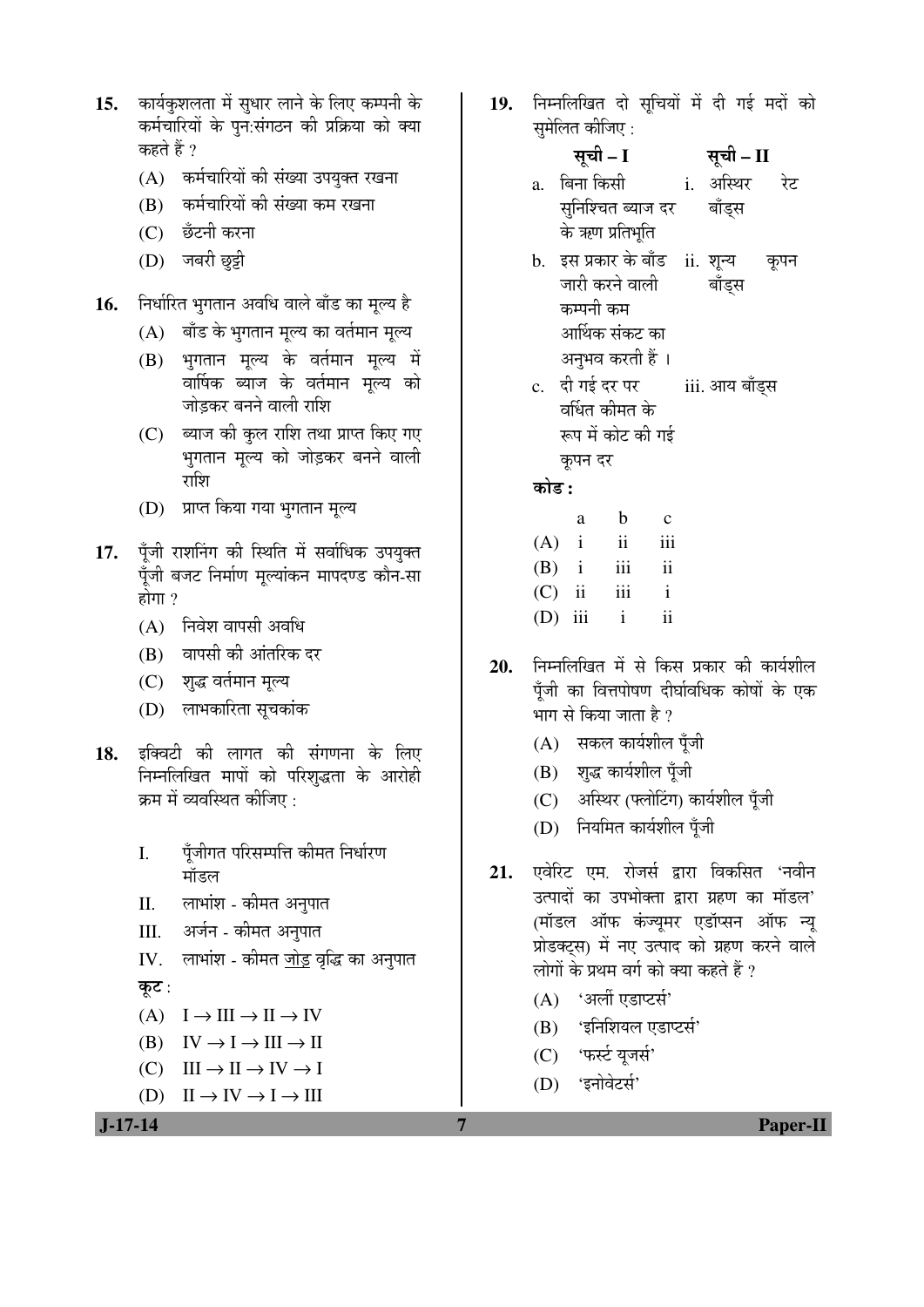- 22. Pepsico used to enter the Indian market in the early 1980s.
	- (A) Mega marketing
	- (B) Meta marketing
	- (C) Micro marketing
	- (D) Multistage marketing
- **23.** Pricing decisions are most complex at which stage of the product life cycle ?
	- (A) Decline stage
	- (B) Growth
	- (C) Introduction
	- (D) Maturity
- **24.** Branding seeks
	- (A) to differentiate the product
	- (B) to charge differential price
	- (C) to sell the product in different countries
	- (D) to give attractive name to a product
- **25.** The most widely used method of collecting the primary data is
	- (A) Experimental Research
	- (B) Observation Research
	- (C) Statistical Research
	- (D) Survey Research
- **26.** If the EOQ for an item of inventory in a firm is 1000 units, the estimated demand for the term next year gets doubled, what shall be the revised EOQ next year, all other relevant costs remaining unchanged ?
	- (A) 1000
	- (B) 1414
	- (C) 2000
	- (D) None of the above

**Paper-II 8 J-17-14** 

- **27.** From the following two statements, choose the correct answer :
	- **Statement I** : A person can have one utility curve for one situation and a quite different one for the next situation.
	- **Statement II** : Business executive with a linear utility curve can effectively use the expected monetary value as their decision criterion.

- (A) Statement I is true, but II is false.
- (B) Statement I is false, but II is true.
- (C) Both the Statements I and II are true.
- (D) Both the statements I and II are false.
- **28.** Which of the following is not included in the Five-p model of transformation organisation used in the Production and Operations Management ?
	- (A) People
	- (B) Plant
	- (C) Production
	- (D) Programmes
- **29.** Demand forecasting through "Survey of Buyer's Intentions" is not suited for which type of products ?
	- (A) 'Convenience goods'
	- (B) Industrial products
	- (C) New products
	- (D) Consumer durables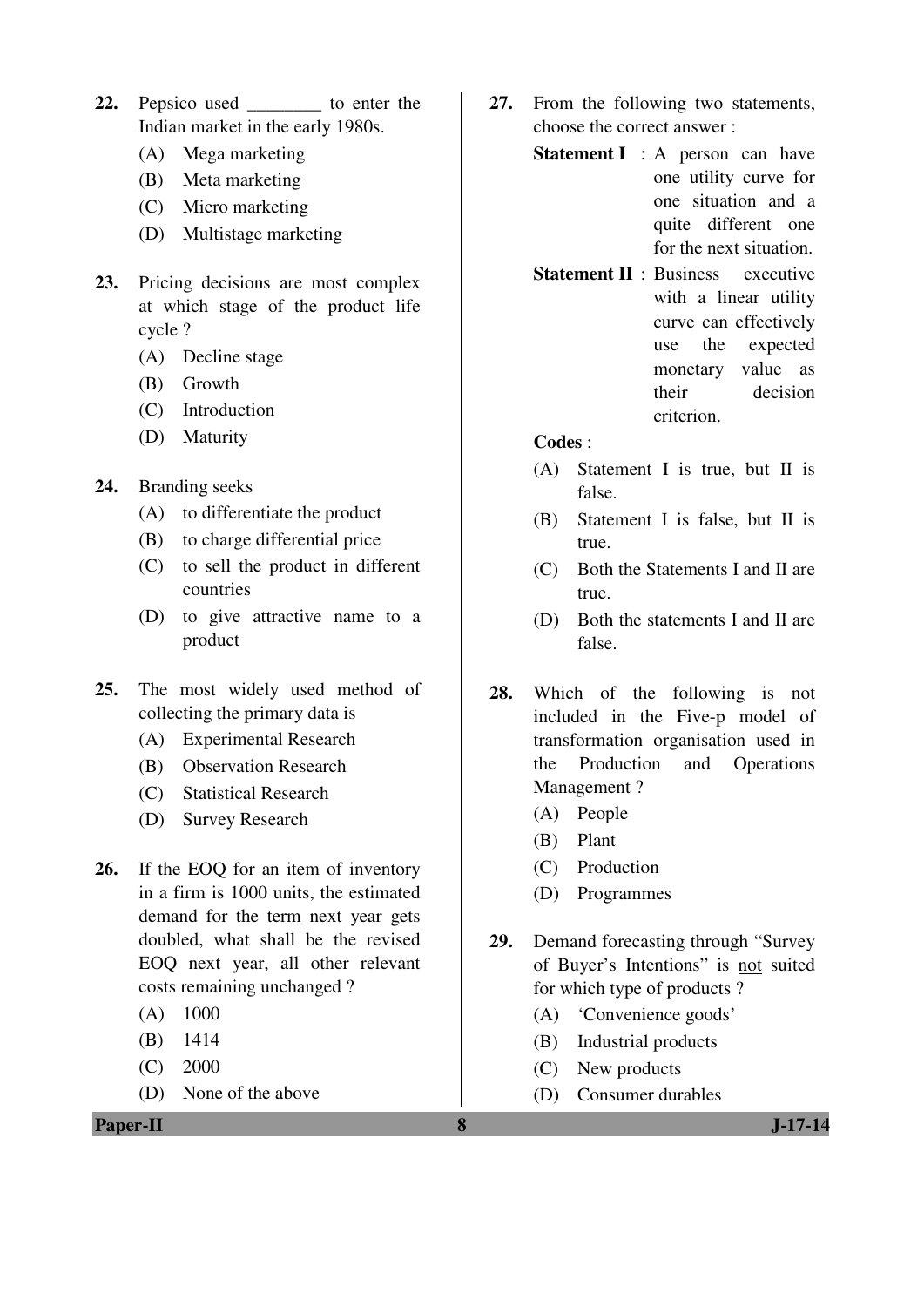- 22. 1980 के दशक के आरंभिक काल में पेप्सीको ने भारतीय बाजार में प्रवेश करने के लिए निम्नलिखित में से कौन सी बाजार रणनीति अपनाई थी $\,$  ?
	- $(A)$  'मेगामार्केटिंग'
	- (B) 'मेटामार्केटिंग'
	- $(C)$  'माइक्रोमार्केटिंग'
	- $(D)$  'मल्टी-स्टेज मार्केटिंग'
- 23. उत्पाद जीवन-चक्र की किस अवस्था में कीमत-<u>निर्धारण संबंधी निर्णय सर्वाधिक जटिल होते</u> हें ?
	- $(A)$  ह्रासमान अवस्था
	- (B) विकास अवस्था
	- $(C)$  प्रारंभिक अवस्था
	- (D) परिपक्वता की अवस्था
- **24.** ब्रांडिंग का लक्ष्य क्या है ?
	- (A) उत्पाद का विभेदीकरण
	- (B) विभेदक कीमत वसलना
	- (C) उत्पाद को भिन्न-भिन्न देशों में बेचना
	- $(D)$   $\bar{o}$ उत्पाद को एक आकर्षक नाम देना
- **25.** प्राथमिक आँकडों के संकलन की सर्वाधिक प्रयक्त विधि निम्नलिखित में से कौन सी है ?
	- $(A)$  प्रयोगात्मक शोध
	- $(B)$  प्रेक्षणात्मक शोध
	- (C) सांख्यिकीय शोध
	- (D) सर्वेक्षण शोध
- 26. यदि एक कंपनी की मालसूची की किसी मद के लिए ई.ओ.क्यू. 1000 इकाइयों की हैं, अगले वर्ष में उस मद की माँग दुगुनी होने का अनुमान है तथा अन्य सभी प्रासंगिक लागतों में कोई बदलाव नहीं होना है, तो अगले वर्ष संशोधित ई.ओ.क्यू. क्या होगा ?
	- $(A)$  1000 इकाई
	- $(B)$  1414 इकाई
	- $(C)$  2000 इकाई
	- (D) उपर्युक्त में से कोई नहीं
- 27. निम्नलिखित दो कथनों से सही उत्तर का चयन  $\overrightarrow{ab}$ .
	- **कथन I :** एक व्यक्ति की एक स्थिति के लिये एक उपयोगिता वक्र और दसरी स्थिति के लिये काफी भिन्न वक्र होगी ।
	- **कथन II :** रेखीय उपयोगिता वक्र के साथ ्व्यावसायिक कार्यपालक अपने निर्णय के मानदंड के लिये प्रत्याशित मौद्रिक मूल्य का प्रभावपर्णता से उपयोग कर सकते हैं ।

कूट :

- $(A)$  कथन I सत्य है, परन्तु कथन II असत्य है ।
- (B) कथन I असत्य है, परन्तु कथन II सत्य है ।
- $(C)$  कथन I और II दोनों सत्य हैं।
- (D) कथन I और II दोनों असत्य हैं ।
- 28. उत्पादन एवं संक्रियात्मक प्रबंधन में प्रयुक्त रूपांतरण संगठन के पाँच पी मॉडल में निम्नलिखित में से कौन सा सम्मिलित नहीं है ?
	- (A) लोग (B) संयंत्र
	- (C) उत्पादन (D) कार्यक्रम
- 29. क्रेताओं के इरादों के सर्वेक्षण द्वारा माँग का अनुमान लगाना किस प्रकार के उत्पादों के लिए उपयुक्त <u>नहीं</u> है ?
	- (A) 'सुविधा' वस्तुएँ
	- (B) औद्योगिक उत्पाद
	- (C) नवीन उत्पाद
	- (D) उपभोक्ता टिकाऊ-माल

 **J-17-14 9 Paper-II**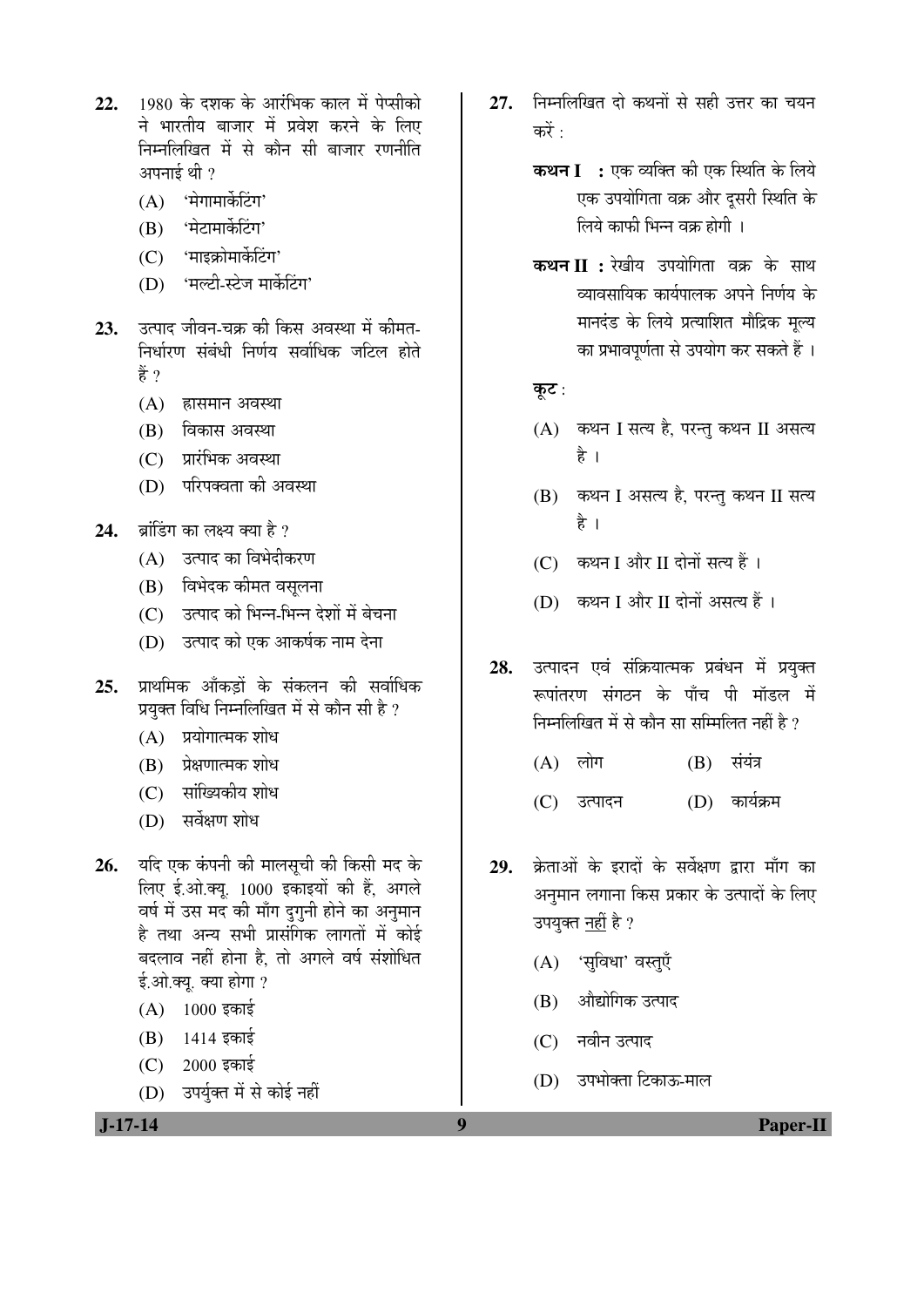**30.** The names of certain reputed authors and their works are listed in the following lists. Match the names and their works in the correct order :

| List – I       | $List-II$                    |
|----------------|------------------------------|
| a. Elwood S.   | <i>i. A Behavioural</i>      |
| Buffa and      | Theory of the                |
| Rakesh K.      | Firm                         |
| Sarin          |                              |
| b. Richard M.  | <i>ii Introduction</i><br>to |
| Cyert and      | operations                   |
| James E March  | research                     |
| c. Martin K.   | iii. <i>Production and</i>   |
| Starr and      | <i><b>Operations</b></i>     |
| D.W. Miller    | Management                   |
| d. J.M. Juran  | iv. Quality Control          |
|                | Handbook                     |
| e. Hillier and | v. <i>Inventory</i>          |
| Leiberman      | Control: Theory              |
|                | and Practice                 |
| <b>Codes:</b>  |                              |

| a |                       | b c d e |                         |
|---|-----------------------|---------|-------------------------|
|   | $(A)$ i ii iii iv v   |         |                         |
|   | $(B)$ ii iii iv $v$ i |         |                         |
|   | $(C)$ iii iv i ii     |         |                         |
|   | $(D)$ iii i v         | iv      | $\overline{\mathbf{u}}$ |

- **31.** What is the probability of a value, chosen from a population, is less than its median ?
	- (A) 1.0 (B) 0.75
	- $(C)$  0.50  $(D)$  0.25
- **32.** If in a given Binomial distribution with 'n' fixed and  $P < 0.5$ , then
	- (A) The Poisson distribution will provide a good approximation
	- (B) The Binomial distribution will be skewed to the left
	- (C) The Binomial distribution will be skewed to the right
	- (D) The Binomial distribution will be symmetric
- **33.** What separates the physical aspects of data storage from the logical aspects of data representation ?
	- (A) Schema (B) Relationships
	- (C) Constraints (D) Data
- **34.** The components of E-business model are
	- i. Web Server
	- ii. Web Master
	- iii. Internet
	- iv. Web Administrator

### **Codes :**

- (A) i, ii, iii & iv
- $(B)$  i, ii & iii
- (C) i  $&$  iii only
- (D) iii only
- **35.** The simple probability of the occurrence of an event is called the
	- (A) Bayesian probability
	- (B) Conditional probability
	- (C) Joint probability
	- (D) Marginal probability
- **36.** Indicate the statement which is not correct :
	- i. Credit risk is loss on account of default of repayment of loan.
	- ii. Liquidity risk is the risk on account of the mismatches of cash inflow and outflow in a firm.
	- iii. Basic risk is the risk in a firm owing to the differences in the index to which financial assets and liabilities are tied up.
	- iv. Forward rate agreement is a contract where a borrower / lender locks the interest rate and protects itself from the loss on account of change in the future interest rate.

- (A) i and ii
- (B) ii and iii
- (C) iii and iv
- (D) None of the above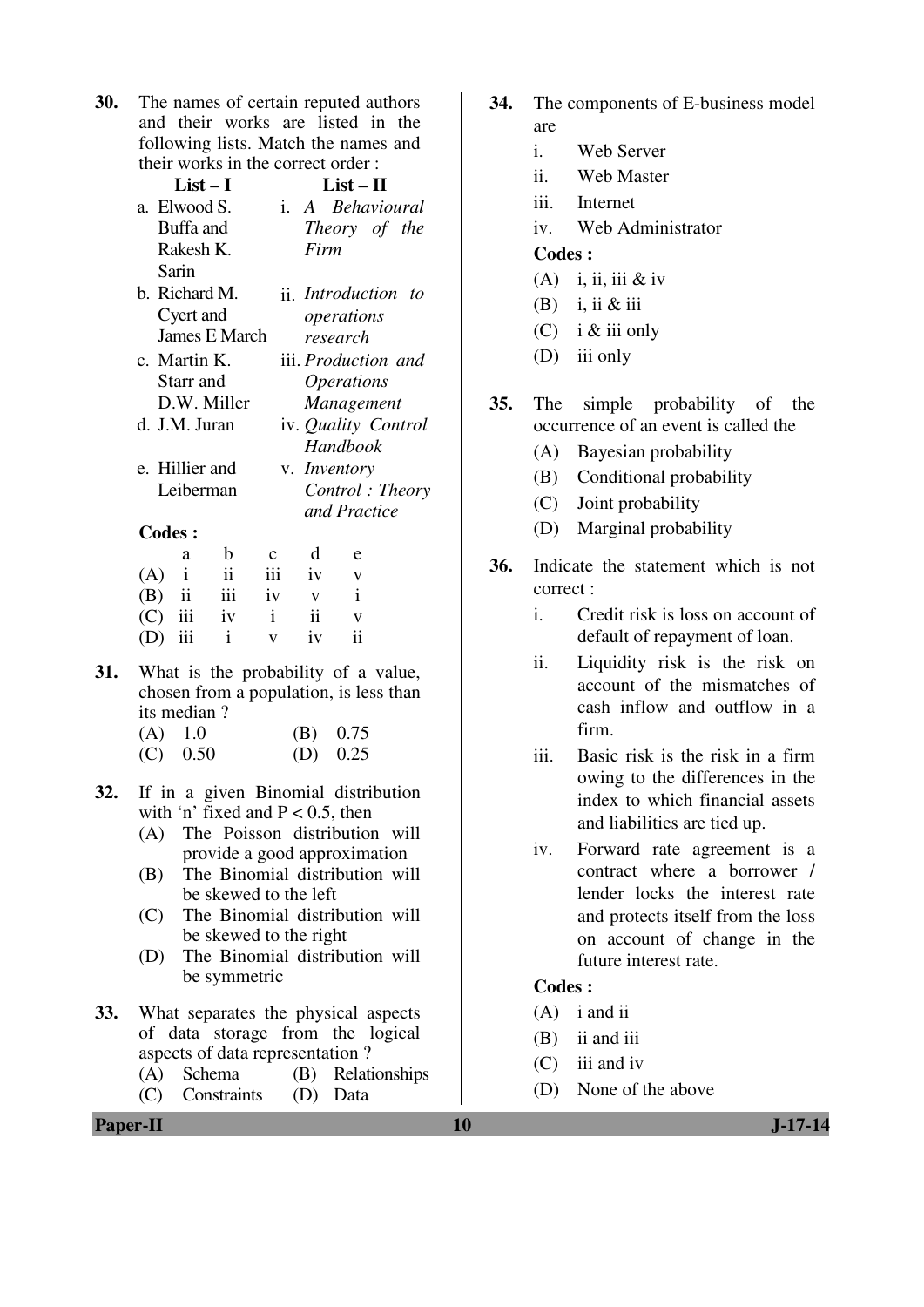**30.** कुछ विख्यात लेखकों तथा कृतियों को निम्नलिखित सुचियों में सुचीबद्ध किया गया  $\hat{\mathsf{g}}$ । लेखकों और कतियों को समेलित कीजिए  $\cdot$ 

|     |       |                   | सूची - I                                                                                           |                                         |     |               | सूची – II           |  |
|-----|-------|-------------------|----------------------------------------------------------------------------------------------------|-----------------------------------------|-----|---------------|---------------------|--|
|     | a.    |                   | एल्वुड एस. बुफा                                                                                    |                                         |     |               | i. ए बिहेवियरल      |  |
|     |       |                   | तथा राकेश के.                                                                                      |                                         |     |               | थ्योरी ऑफ दि        |  |
|     |       | सरीन              |                                                                                                    |                                         |     | फर्म          |                     |  |
|     |       |                   | b.   रिचर्ड एम. सायर्ट                                                                             |                                         |     |               | ii. इंट्रोडक्शन टू  |  |
|     |       |                   | तथा जेम्स ई. मार्च                                                                                 |                                         |     |               | ऑपरेशंस             |  |
|     |       |                   |                                                                                                    |                                         |     |               | रिसर्च              |  |
|     |       |                   | c.   मार्टिन के स्टार                                                                              |                                         |     |               | iii. प्रोडक्शन ऐण्ड |  |
|     |       |                   | तथा डी.डब्ल्यू.                                                                                    |                                         |     |               | ऑपरेशंस             |  |
|     |       | मिलर              |                                                                                                    |                                         |     |               | मैनेजमेंट           |  |
|     | d.    |                   | जे.एम. जुरान                                                                                       |                                         |     |               | iv. क्वालिटी        |  |
|     |       |                   |                                                                                                    |                                         |     |               | कंट्रोल हैंडबुक     |  |
|     |       |                   | e. हिलियर तथा                                                                                      |                                         |     |               | v. इन्वेन्टरी       |  |
|     |       | लिबरमैन           |                                                                                                    |                                         |     |               | कंट्रोल : थ्योरी    |  |
|     |       |                   |                                                                                                    |                                         |     |               | ऐण्ड प्रैक्टिस      |  |
|     | कोड : |                   |                                                                                                    |                                         |     |               |                     |  |
|     |       |                   |                                                                                                    |                                         |     | d             |                     |  |
|     | (A)   | a<br>$\mathbf{i}$ | $\mathbf b$<br>ii                                                                                  | $\mathbf{C}$<br>$\overline{\text{iii}}$ |     | iv            | e                   |  |
|     |       |                   | $\overrightarrow{B}$ $\overrightarrow{ii}$ $\overrightarrow{iii}$<br>(C) $\overrightarrow{iii}$ iv | iv                                      |     | $\mathbf{V}$  | $\frac{v}{i}$       |  |
|     |       |                   |                                                                                                    | $\mathbf{i}$                            |     | $\mathbf{ii}$ | $\mathbf{V}$        |  |
|     |       | $(D)$ iii         | $\mathbf{i}$                                                                                       | $\overline{\mathbf{V}}$                 |     | iv            | $\mathbf{ii}$       |  |
|     |       |                   |                                                                                                    |                                         |     |               |                     |  |
| 31. |       |                   | एक जनसंख्या से चुने गए एक मूल्य की अपनी                                                            |                                         |     |               |                     |  |
|     |       |                   | माध्यिका से कम होने की संभावना क्या है ?                                                           |                                         |     |               |                     |  |
|     |       | 1.0               |                                                                                                    |                                         | (B) |               | 0.75                |  |
|     | (A)   |                   |                                                                                                    |                                         |     |               |                     |  |
|     |       | $(C)$ 0.50        |                                                                                                    |                                         |     |               | $(D)$ 0.25          |  |
| 32. |       |                   | नियत 'n' सहित एक दिए गए द्विपद बंटन के                                                             |                                         |     |               |                     |  |
|     |       |                   | लिए, यदि P < 0.5, तो                                                                               |                                         |     |               |                     |  |
|     | (A)   |                   | प्वाँसो बंटन एक उत्तम सन्निकटता प्रदान                                                             |                                         |     |               |                     |  |
|     |       | करेगा ।           |                                                                                                    |                                         |     |               |                     |  |
|     |       |                   |                                                                                                    |                                         |     |               |                     |  |

- (B) द्विपद बंटन बायीं ओर विषम होगा ।
- (C) द्विपद बंटन दायीं ओर विषम होगा ।
- (D) द्विपद बंटन सममित होगा ।
- 33. डेटा भण्डारण के भौतिक पहलुओं से डेटा प्रतिनिधित्व के तार्किक पहलुओं को कौन पृथक करता है / करती है ?
	- (A) स्कीमा (B) संबंध
	- (C) बाधाएँ (D) डेटा
- 34. ई-बिजनेस मॉडल के घटक हैं:
	- i. वेब-सर्वर
	- ii. वेब-मास्टर
	- iii. इन्टरनेट
	- iv. वेब ऐडमिनिस्टेटर

# कोड :

- $(A)$  i, ii, iii, iv
- $(B)$  i, ii तथा iii
- $(C)$  केवल i तथा iii
- (D) केवल iii
- 35. किसी घटना के घटित होने की सरल संभावना को कहते हैं :
	- $(A)$  बेज संभावना
	- $(B)$  सशर्त संभावना
	- (C) संयुक्त संभावना
	- (D) सीमांत संभावना
- 36. Fital of The Theoryon Assets of the Theoryon Content and the content of the content and the Song Theoryon S
	- i. ऋण के पुनर्भुगतान न करने के कारण उत्पन्न होने वाली हानि को साख जोखिम कहते हैं ।
	- ii. एक फर्म के रोकड़ नकदी के अंतर्प्रवाह तथा बहिर्प्रवाह में मिलान न होने के कारण उत्पन्न होने वाले जोखिम को तरलता जोखिम कहते हैं ।
	- iii. एक फर्म की वित्तीय परिसम्पत्तियों और देयताओं से संबद्ध सूचकांक में आने वाले परिवर्तनों के कारण उत्पन्न होने वाले जोखिम को आधार जोखिम कहते हैं ।
	- iv. भावी ब्याज की दरों में परिवर्तन के कारण उत्पन्न हानि से अपने-आप को<br>बचाने के लिए एक बचाने के लिए एक ऋणप्राप्तकर्त्ता/ऋणदाता द्वारा ब्याज दर को बाँधने के लिए जो करार किया जाता  $\hat{\mathbf{g}}$  उसे भावी दर समझौता कहते हैं ।

# कोड :

- $(A)$  i तथा ii
- $(B)$  ii  $\overline{d}$  iii
- $(C)$  iii तथा iv
- (D) उपर्युक्त में से कोई नहीं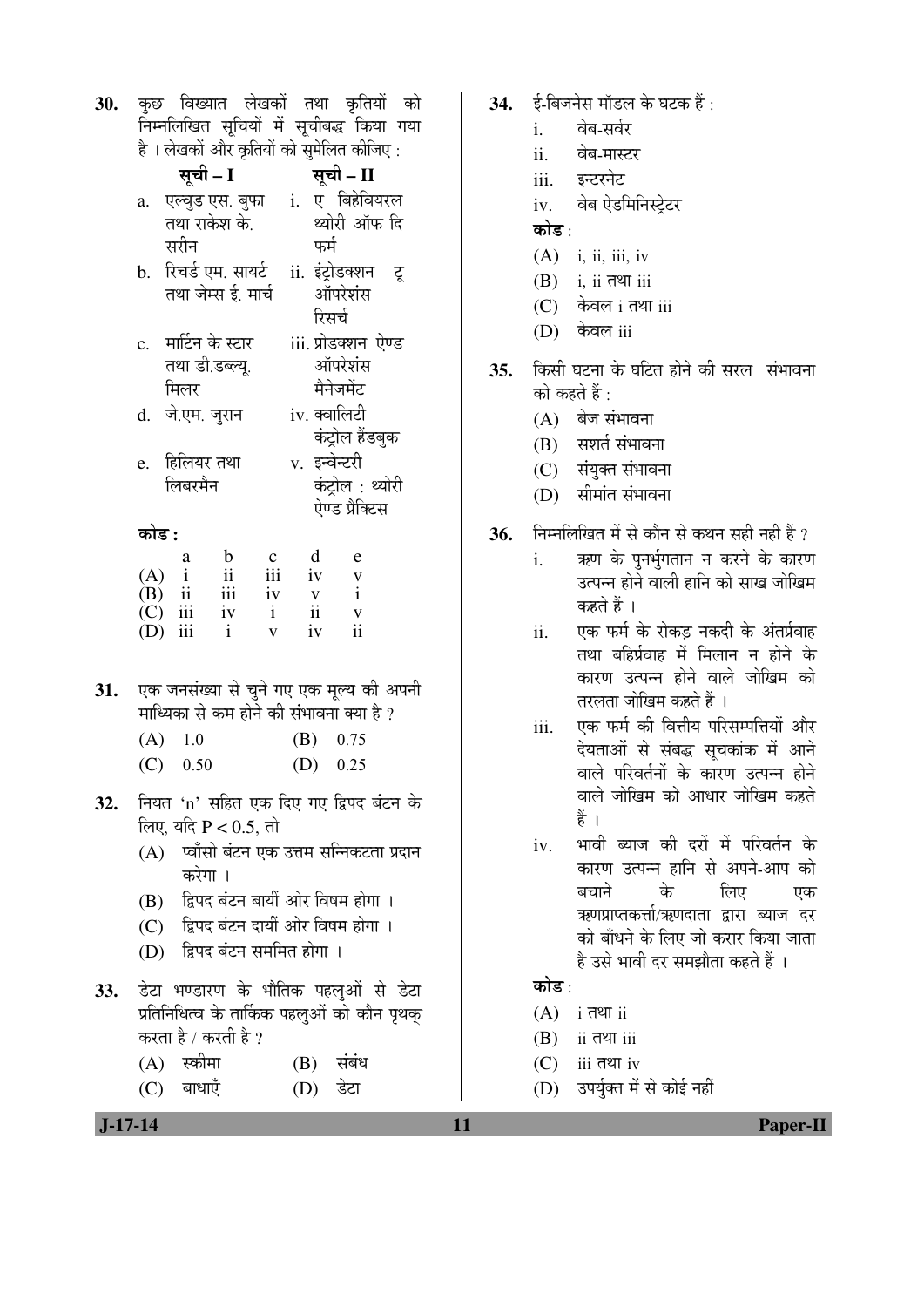- **37.** Which of the following facts are not correct in the context of India's relations with the WTO ?
	- i. India has been the founder member of the GATT.
	- ii. India has agreed to abide by the arrangement on the intellectual property rights.<br>Under the
	- iii. Under the trade-related investment measures. India has already notified its stand.
	- iv. India has agreed to allow entry to foreign service providers.
	- v. The Indian government has amended the Civil Procedure Code for the benefit of foreign service providers.

- (A) i and ii (B) ii and iii
- (C) iv only (D) v only
- **38.** Intra-firm transfer of technology is found when
	- (A) the price of technology development is very low.
	- (B) it is difficult to protect the technology through patents.
	- (C) the price of technology is very high.
	- (D) the technology is developed in association with an allied firm
- **39.** Match the theories of Foreign Direct Investment with their contributors :

| $List-I$                                                                                                                                                                                                                                                                                                                                                   | $List-II$                                                                                                                                                  | (A)<br>James T. McCrory                                                                                                                                                                                                                                                                                                                                            |
|------------------------------------------------------------------------------------------------------------------------------------------------------------------------------------------------------------------------------------------------------------------------------------------------------------------------------------------------------------|------------------------------------------------------------------------------------------------------------------------------------------------------------|--------------------------------------------------------------------------------------------------------------------------------------------------------------------------------------------------------------------------------------------------------------------------------------------------------------------------------------------------------------------|
| (Theory)                                                                                                                                                                                                                                                                                                                                                   | (Contributor)                                                                                                                                              | David C. McClelland<br>(B)                                                                                                                                                                                                                                                                                                                                         |
| a. Industrial<br>Organization<br>Theory<br>b. Location<br>Specific Theory<br>Cycle<br>c. Product<br>Theory<br>d. Two-Country<br>Model<br><b>Codes:</b><br>$\mathbf b$<br>$\mathbf c$<br>a<br>$\bullet\,\bullet$<br>iii<br>(A)<br>11<br>iii<br>$\mathbf{i}$<br>(B)<br>1V<br>ii<br>iii<br>iv<br>(C)<br>$\bullet\,\bullet$<br>iv<br>(D)<br>11<br>$\mathbf{1}$ | i. Kemp<br>&<br>McDougall<br>ii. Hood<br>and<br>Young<br>iii. Stephen<br>Hymer<br>iv. Raymond<br>Vernon<br>d<br>iv<br>$\mathbf{ii}$<br>$\mathbf{i}$<br>iii | (C)<br>James J. Berna<br>P.L. Tandon<br>(D)<br>42.<br>is considered as a creative<br>capital which performs economic<br>different<br>functions<br>from<br>other<br>investment vehicles, which primarily<br>serve as the expansion capital.<br><b>Equity Capital</b><br>(A)<br>(B)<br><b>Fixed Capital</b><br>(C)<br>Venture Capital<br><b>Share Capital</b><br>(D) |
| <b>Paper-II</b>                                                                                                                                                                                                                                                                                                                                            |                                                                                                                                                            | 12<br>$J-17-14$                                                                                                                                                                                                                                                                                                                                                    |

- **40. Assertion (A) :** The laws regarding patents and trademark are ineffective in many countries.
	- **Reasoning (R) :** There are cases when a government does not abide by the rulings of the International Court of Justice.
	- (A) (A) and (R) both are correct, and (R) is the right explanation of  $(A)$ .
	- (B) (A) and (R) both are correct, but (R) is not the right explanation of (A).
	- (C) (A) is correct, but (R) is not correct.
	- (D) (R) is correct, but (A) is not correct.
- **41.** A study conducted by the Entrepreneurship Development Institute of India, Ahmedabad, revealed that the possession of competencies is necessary for superior performance of the entrepreneurs. The study was conducted under the guidance of
	- (A) James T. McCrory
	- (B) David C. McClelland
	- (C) James J. Berna
	- (D) P.L. Tandon
- **42.** \_\_\_\_\_\_\_\_ is considered as a creative capital which performs economic functions different from other investment vehicles, which primarily serve as the expansion capital.
	- (A) Equity Capital
	- (B) Fixed Capital
	- (C) Venture Capital
	- (D) Share Capital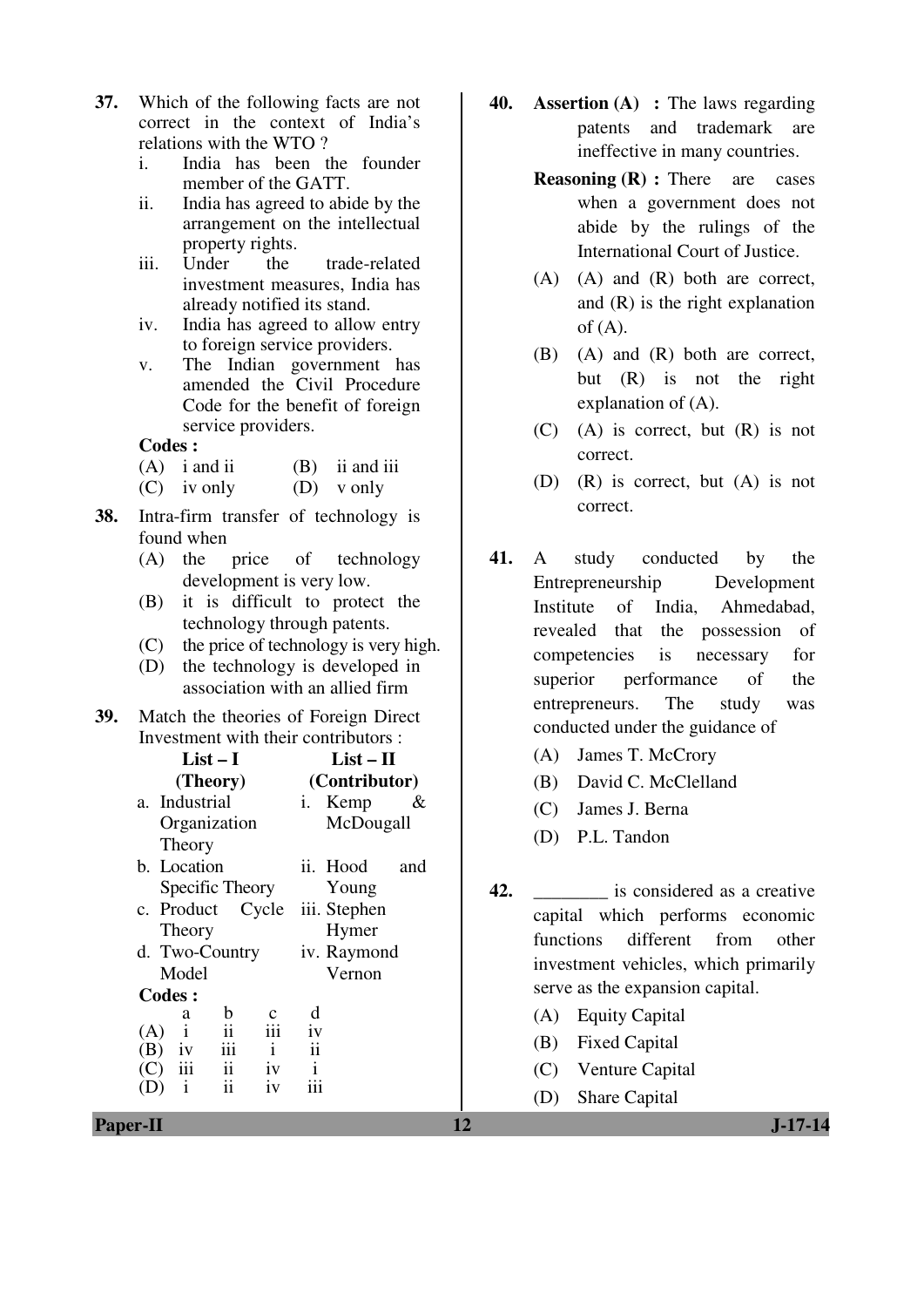- 37. Eæय.टी.ओ. के साथ भारत के संबंध के प्रसंग में निम्नलिखित में से कौन सा / से कथन सही नहीं है/हैं ?
	- i. भारत गैट (जी.ए.टी.टी.) का स्थापक सदस्य रहा है ।
	- ii. भारत ने बौद्धिक सम्पत्ति अधिकार से संबंधित व्यवस्था को मानने के लिए सहमति व्यक्त की है ।
	- iii. व्यापार-सम्बंधित निवेश के उपायों के अंतर्गत भारत ने अपना पक्ष पहले ही घोषित कर दिया है ।
	- iv. भारत, विदेशी सेवा प्रदायकों को भारत में प्रवेश की अनुमति के लिए सहमति को व्यक्त कर दिया है।
	- v. विदेशी-सेवा-प्रदायकों के लाभार्थ भारत सरकार ने सिविल प्रक्रिया संहिता में संशोधन किया है ।
	- कोड :
	- $(A)$  i  $\overline{d}$ <sup>n</sup> ii  $(B)$  ii  $\overline{d}$ <sup>n</sup> iii
	- $(C)$  केवल iv  $(D)$  केवल v
- 38. प्रौद्योगिकी का अंत फर्म हस्तांतरण तब पाया जाता हे. जब
	- $(A)$  विकसित की गई प्रौद्योगिकी की कीमत अत्यल्प हो ।
	- (B) पेटेन्टस द्वारा प्रौद्योगिकी का रक्षण कठिन हो ।
	- $(C)$  प्रौद्योगिकी की कीमत अत्यधिक हो ।
	- $\overline{D}$ ) किसी सहबद्ध के साथ मिलकर प्रौद्योगिकी को विकसित किया गया हो ।
- 39. विदेश प्रत्यक्ष निवेश के सिद्धांतों तथा उनके प्रवर्तकों को समेलित कीजिए :

|       | सूची – I                                               |                | सूची – II                      |     |
|-------|--------------------------------------------------------|----------------|--------------------------------|-----|
|       | (सिद्धान्त)                                            |                | (प्रवर्तक)                     |     |
| a.    | औद्योगिक संगठन i.                                      |                | केम्प                          | तथा |
|       | सिद्धांत                                               |                | मैक्डूगल                       |     |
| b.    | अवस्थिति                                               | ii.            | हड तथा यंग                     |     |
|       | विशिष्ट सिद्धान्त                                      |                |                                |     |
|       | c.   उत्पाद चक्र                                       |                | iii.   स्टीफेन हाइमर           |     |
|       | सिद्धान्त                                              |                |                                |     |
|       | d. द्वि-देश मॉडल     iv.   रेमण्ड वर्नोन               |                |                                |     |
| कोड : |                                                        |                |                                |     |
|       | (A) $\stackrel{a}{\text{(B)}}$ iv<br>(B) iv<br>(C) iii | $rac{c}{111}$  | d                              |     |
|       | $\overline{\mathbf{u}}$<br>iii                         | $\,\mathrm{i}$ | iv<br>$\overline{\mathrm{ii}}$ |     |
|       | $\overline{\mathbf{ii}}$                               | iv             | $\mathbf{i}$                   |     |
|       | $\overline{\rm ii}$<br>$\mathbf{i}$                    | iv             |                                |     |

- 40. अभिकथन (A) : पेटेन्ट्स तथा टेडमार्कस से संबंधित कानून अनेक देशों में अप्रभावी रहे हैं ।
	- **कारण (R) :** ऐसे मामलें सामने आये हैं जिनमें सरकार ने अंतर्राष्ट्रीय न्याय अदालत (इंटरनेशनल कोर्ट ऑफ जस्टिस) की विनिर्णय व्यवस्था का पालन नहीं किया ।
	- $(A)$   $(A)$  तथा  $(R)$  दोनों सही हैं तथा  $(R)$ , (A) का सही स्पष्टीकरण है $\,$ ।
	- $(B)$   $(A)$  तथा  $(R)$  दोनों सही हैं, परन्त  $(R)$ ,  $(A)$  का सही स्पष्टीकरण नहीं है ।
	- (C)  $(A)$  सही है, परन्त $(R)$  सही नहीं है ।
	- (D) (R) सही है, परन्तु (A) सही नहीं है।
- 41. अहमदाबाद के इंट्रेप्रेन्योरशिप डेवलपमेंट इंस्टीट्यूट ऑफ इंडिया द्वारा संचालित एक अध्ययन से यह पता चला है कि उत्कृष्ट प्रदर्शन के लिए उद्यमियों को क्षमता-सम्पन्न होना आवश्यक है । यह अध्ययन किसके पथप्रदर्शन में संचालित किया गया था  $\overline{?}$ 
	- $(A)$  जेम्स टी मैकोरी
	- (B) डेविड सी. मैक्लिलैंड
	- (C) जेम्स जे. बर्ना
	- (D) पी.एल. टण्डन
- **42.** को ऐसी रचनात्मक पूँजी माना जाता है जो निवेश के अन्य वाहनों से भिन्न कार्य करती है तथा जो प्राथमिक रूप में विस्तरण पँजी का कार्य करती है ।
	- $(A)$  समता पूँजी
	- (B) स्थिर पूँजी
	- (C) साहसी पूँजी
	- $(D)$  अंश पँजी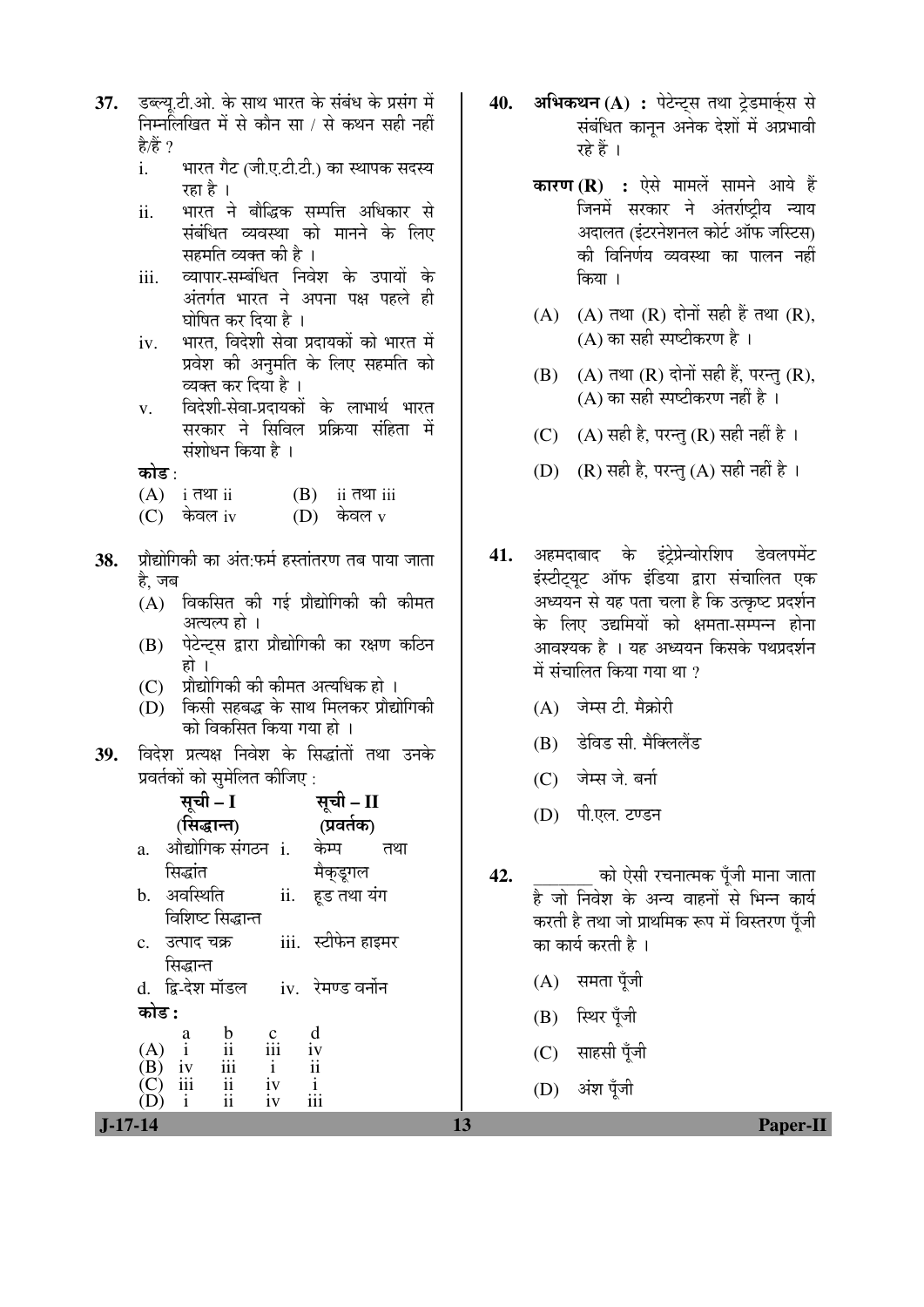- **43.** Which is the apex body in India for formulating the policy in respect of entrepreneurship development ?
	- (A) Reserve Bank of India
	- (B) Small Industrial Development Bank of India
	- (C) National Entrepreneurship Board
	- (D) Industrial Development Bank of India
- **44.** \_\_\_\_\_\_\_\_\_ means identifying and imitating the best in the world at specific tasks.
	- (A) Quality circle
	- (B) Bench marking
	- (C) Strategy
	- (D) Outsourcing
- **45.** Which of the following factors can be regarded as a symptom of industrial sickness ?
	- (A) Lowering the employee's morale
	- (B) Delay and default in the payment of dues
	- (C) Continuous decrease in the price of its shares
	- (D) All of the above
- **46. Assertion (A) :** Ethical relativism means that there are universal standards of human behaviour.
	- **Reasoning (R) :** Ethical behaviour is primarily personal behaviour conforming to standards of morality.
	- (A) (A) is correct, and (R) is the right explanation of (A).
	- (B) (A) is incorrect, and (R) is a correct statement in isolation.
	- (C) (A) and (R) both are incorrect.
	- (D) (A) is correct, but (R) is not the right explanation of (A).
- **47.** Clause 49 of SEBI Regulations was amended on
	- (A) 15 August, 2000
	- (B) 26 August, 2003
	- (C) 26 January, 2007
	- (D) 14 February, 2008
- **48.** Fundamental legal obligations in taking corporate business decisions are formulated on the basis of
	- (A) Judicial Principles
	- (B) Moral Principles
	- (C) Ethical Principles
	- (D) Legislative Principles
- **49.** Corporate governance mechanism should ensure that corporate executive make strategic decisions that serve the entire group of
	- (A) Environmentalists
	- (B) Government officials
	- (C) Suppliers
	- (D) Shareholders
- **50.** Morality of an employee in a business organisation depends upon
	- (A) Individual disposition
	- (B) Understanding of business activities
	- (C) Understanding of individual in a group
	- (D) Family setup of individual employee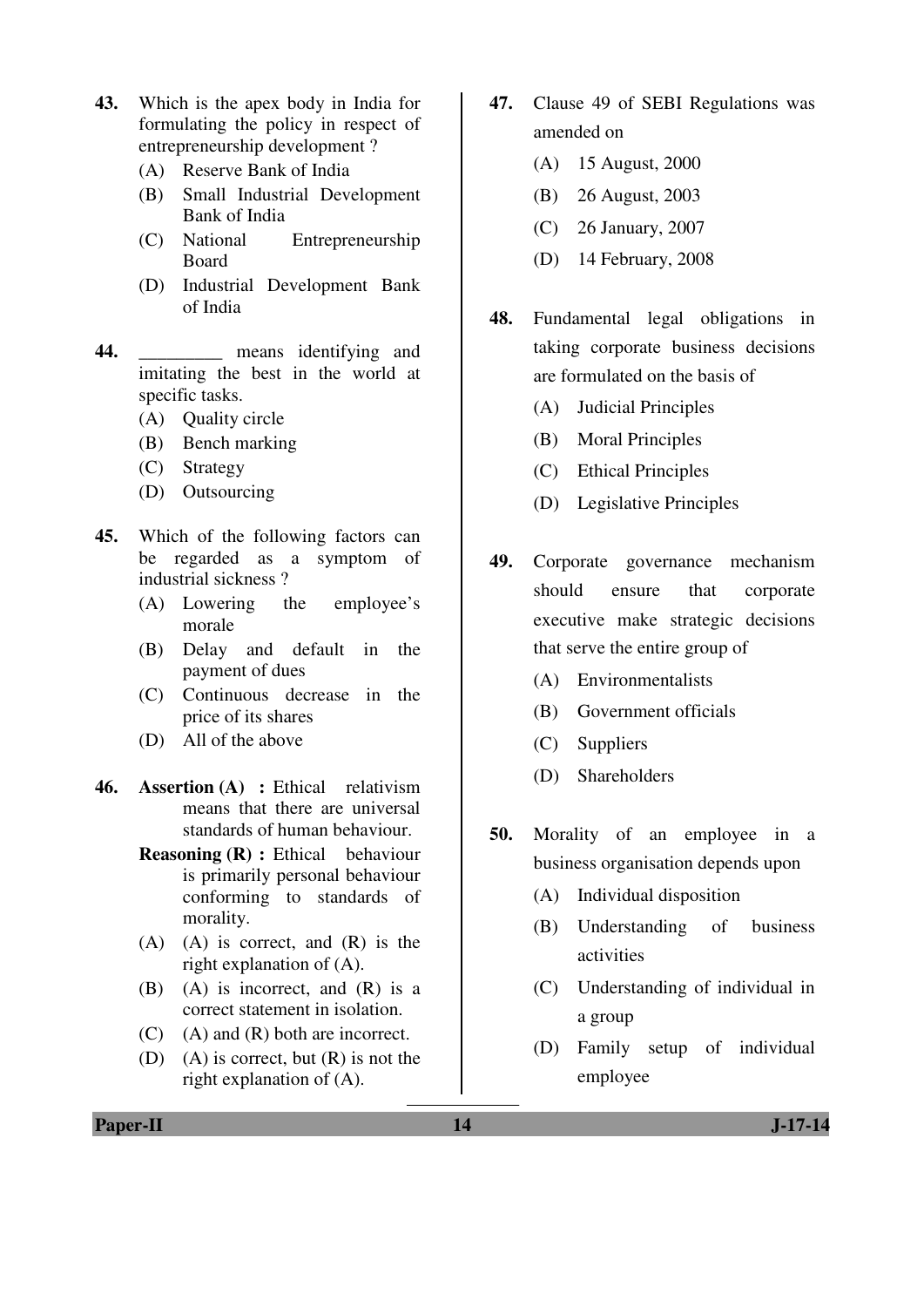- 43. उद्यमवत्ति विकास से संबंधित नीति निर्माण के लिए शीर्ष निकाय भारत में कौन सा है ?
	- (A) भारतीय रिजर्व बैंक
	- (B) भारतीय लघु उद्योग विकास बैंक
	- (C) राष्ट्रीय उद्यमवृत्ति बोर्ड
	- (D) भारतीय औद्योगिक विकास बैंक
- 44. 'निश्चित किए गए काम को करने में दुनिया में सर्वोत्तम की पहचान करना तथा उसका अनुकरण करना' इसे क्या कहते हैं ?
	- $(A)$  गुणवत्ता वृत्त
	- (B) बेंच मार्किंग
	- $(C)$  रणनीति
	- (D) आउटसोर्सिंग
- 45. निम्नलिखित में से किस/किन बातों को ओद्योगिक रुग्णता का/के लक्षण माना जा सकता है ?
	- $(A)$  कर्मचारियों का मनोबल घटना
	- $(B)$  देय के भुगतान में विलम्ब एवं चूक
	- $(C)$  इसके शेयर में लगातार गिरावट
	- (D) उपर्युक्त सभी
- **46. अभिकथन (A) : नैतिक सापेक्षवाद का अर्थ** है कि मानव व्यवहार के सार्वभौम मानक हैं ।
	- **कारण (R) :** नैतिक व्यवहार नैतिकता के `मानकों से मेल खाने वाला वैयक्तिक व्यवहार हैं ।
	- $(A)$   $(A)$  सही है, तथा  $(R)$ ,  $(A)$  का सही स्पष्टीकरण है ।
	- $(B)$   $(A)$  सही नहीं है, तथा  $(R)$  अपने आप में पृथक एक सही कथन है ।
	- $(C)$   $(A)$  तथा  $(R)$  दोनों गलत हैं ।
	- (D) (A) सही है, परन्तु (R), (A) का सही स्पष्टीकरण नहीं है ।
- 47. सेबी विनियमों के अनुच्छेद 49 को कब संशोधित किया गया था ?
	- $(A)$  15 अगस्त, 2000
	- (B) 26 अगस्त, 2003
	- (C) 26 जनवरी, 2007
	- (D) 14 फरवरी, 2008
- 48. निगमीय व्यावसायिक निर्णय लेने की मुलभुत वैधानिक बाध्यताएँ निम्नलिखित में से किसके आधार पर सत्रबद्ध की जाती हैं ?
	- $(A)$  न्यायिक सिद्धांतों
	- $(B)$  मोरल सिद्धांतों
	- $(C)$  एथिकल सिद्धांतों
	- (D) विधायी सिद्धांतों
- 49. कार्पोरेट अभिशासन तंत्र को सुनिश्चित करना चाहिए कि कार्पोरेट के अधिशासी ऐसे रणनीतिपरक निर्णय लें जो के संपर्ण समह के लिए हितकारी हों ।
	- $(A)$  पर्यावरणविदो
	- $(B)$  सरकारी कर्मचारियों
	- $(C)$  आपूर्तिकर्त्ताओं
	- (D) शेयरधारकों
- 50. किसी व्यवसाय संगठन में किसी कर्मचारी की नैतिकता किस पर निर्भर होती है $2$ 
	- $(A)$  वैयक्तिक स्वभाव
	- (B) व्यवसायपरक क्रियाकलाप की समझ
	- (C) समूह में व्यक्ति की समझ
	- (D) व्यक्तिगत कर्मचारी का पारिवारिक परिवेश

 **J-17-14 15 Paper-II**